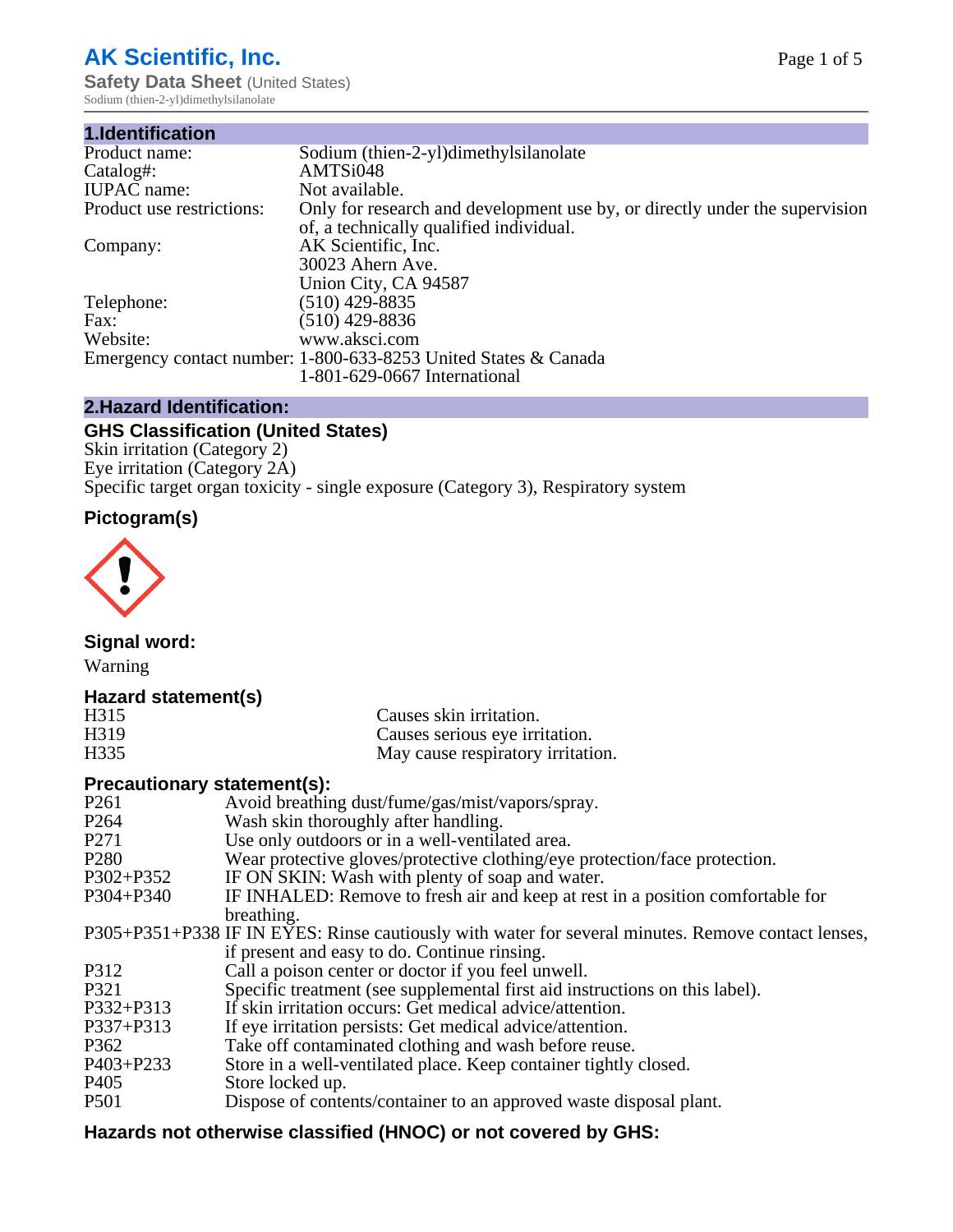#### None

#### **3.Composition/Information on Ingredients**

Purity:<br>EC:

Synonyms: Not available. CAS#: 879904-87-7<br>
Purity: 95% Not available.

## **4. First Aid Measures**

**General Information:** Immediately remove any clothing contaminated by the product. Move out of dangerous area. Consult a physician and show this safety data sheet.

**Inhalation:** Move person to fresh air. If not breathing, give artificial respiration. If breathing is difficult, give oxygen. Obtain medical aid.

**Skin contact:** Immediately flush skin with running water for at least 15 minutes while removing contaminated clothing and shoes. Wash clothing before reuse. Obtain medical aid immediately. **Eye contact:** Immediately flush open eyes with running water for at least 15 minutes. Obtain medical aid immediately.

**Ingestion:** Do NOT induce vomiting without medical advice. Rinse mouth with water. Never administer anything by mouth to an unconscious person. Obtain medical aid immediately.

**Most important symptoms and effects, both acute and delayed:** No further information available. Please see sections 2 and 11.

**Indication of any immediate medical attention and special treatment needed:** No further information available.

# **5. Fire Fighting Measures**

**Suitable extinguishing media:** Use water spray, dry chemical, carbon dioxide, or chemical foam. **Specific hazards arising from the chemical:** Carbon oxides, Sulfur oxides, Silicon oxides, Sodium oxides.

**Advice for firefighters:** As in any fire, wear a NIOSH-approved or equivalent, pressure-demand, self-contained breathing apparatus and full protective gear. During a fire, irritating and highly toxic gases may be generated by thermal decomposition or combustion.

# **6. Accidental Release Measures**

**Personal precautions, protective equipment and emergency procedures:** Wear protective equipment and keep unprotected personnel away. Ensure adequate ventilation. Remove all sources of ignition. Prevent further leak or spill if safe to do so. For personal protective equipment, please refer to section 8.

**Environmental precautions:** Do not let product enter drains, other waterways, or soil.

**Methods and materials for containment and cleaning up:** Prevent further leak or spill if safe to do so. Vacuum, sweep up, or absorb with inert material and place into a suitable disposal container. Consult local regulations for disposal. See section 13 for further disposal information.

## **7. Handling and Storage**

**Precautions for safe handling:** Avoid contact with skin, eyes, and personal clothing. Wash hands thoroughly after handling. Avoid breathing fumes. Use only with adequate ventilation. Wear suitable protective clothing, gloves, and eye/face protection. Keep away from sources of ignition. Minimize dust generation and accumulation. Keep container tightly closed. Open and handle container with care. Do not eat, drink, or smoke while handling.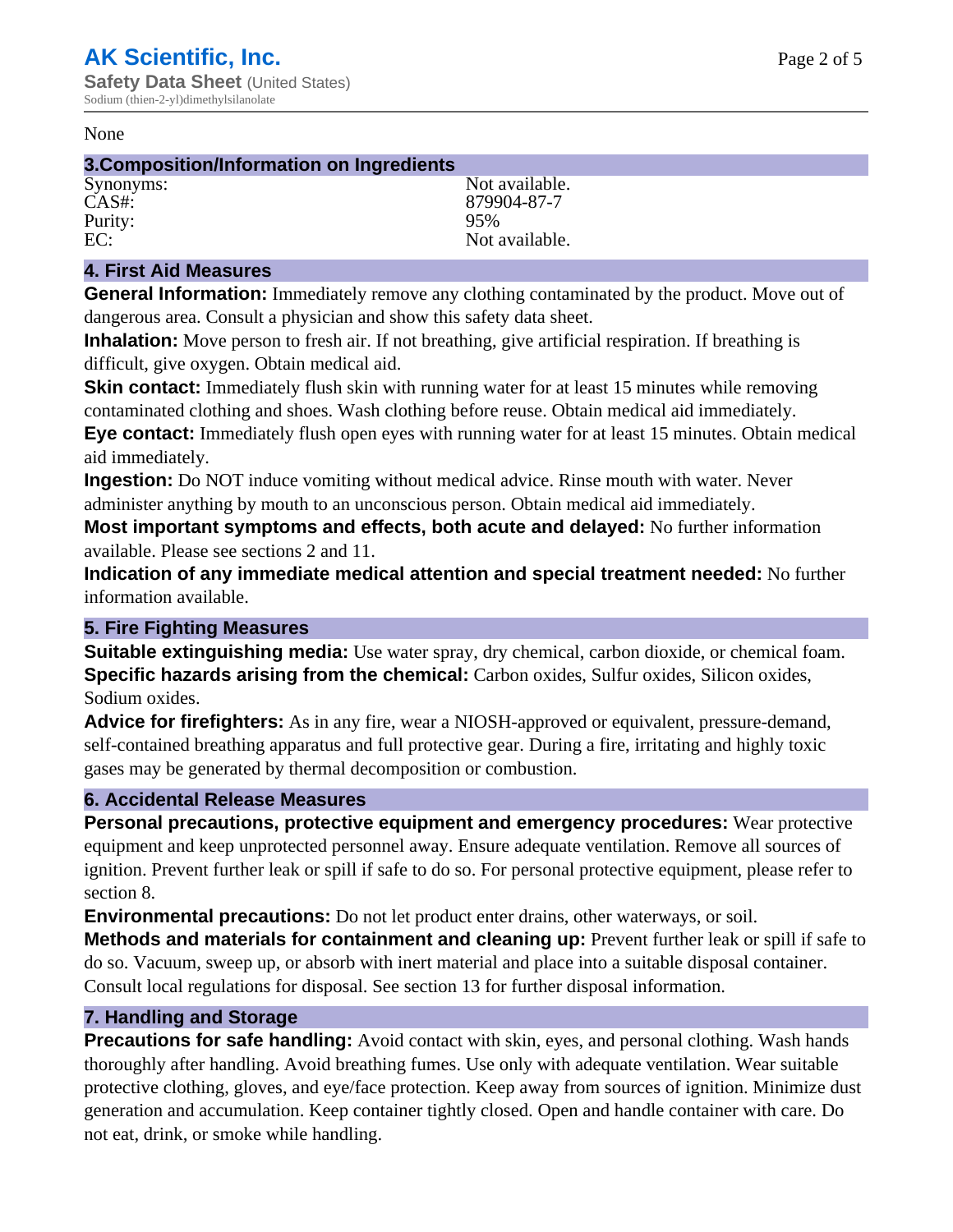## **Conditions for safe storage, including any incompatibilities:** Store in a tightly-closed

container when not in use. Store in a cool, dry, well-ventilated area away from incompatible substances. Keep away from sources of ignition. ,Store long-term at -20°C.

# **8. Exposure Controls/Personal Protection**

#### **Exposure limits:**

| Not available. |
|----------------|
| Not available. |
| Not available. |
|                |

**Appropriate engineering controls:** Avoid contact with skin, eyes, and clothing. Wash hands before breaks and immediately after handling the product. Facilities storing or utilizing this material should be equipped with an eyewash fountain. Use adequate general and local exhaust ventilation to keep airborne concentrations low.

#### **Personal protection**

| Eyes:        | Based on an evaluation of the eye or face hazards present, wear chemical splash-resistant<br>safety glasses or goggles with side protection. A face shield may be appropriate in some<br>workplaces. Use eyewear tested and approved under appropriate government standards<br>such as OSHA 29 CFR 1910.133 or EU EN166. |
|--------------|--------------------------------------------------------------------------------------------------------------------------------------------------------------------------------------------------------------------------------------------------------------------------------------------------------------------------|
| Hands:       | Wear gloves selected based on an evaluation of the possible hazards to hands and skin,                                                                                                                                                                                                                                   |
|              | the duration of use, the physical conditions of the workplace, and the chemical resistance                                                                                                                                                                                                                               |
|              | and physical properties of the glove material.                                                                                                                                                                                                                                                                           |
|              | Skin and body: Protective clothing must be selected based on the hazards present in the workplace, the                                                                                                                                                                                                                   |
|              | physical environment, the duration of exposure, and other factors. No fabric can provide                                                                                                                                                                                                                                 |
|              | protection against all potential hazards; therefore it is important to select the appropriate                                                                                                                                                                                                                            |
|              | protective clothing for each specific hazard. At the minimum, wear a laboratory coat and                                                                                                                                                                                                                                 |
|              | close-toed footwear.                                                                                                                                                                                                                                                                                                     |
| Respiratory: | Respirators are not a substitute for accepted engineering control measures such as<br>enclosure or confinement of the operation, general and local ventilation, and substitution                                                                                                                                         |
|              | of less toxic materials. When respiratory personal protective equipment is appropriate                                                                                                                                                                                                                                   |
|              | based on an assessment of respiratory hazards in the workplace, use a NIOSH- or                                                                                                                                                                                                                                          |
|              | CEN-certified respirator.                                                                                                                                                                                                                                                                                                |

| 9. Physical and Chemical Properties |                       |  |
|-------------------------------------|-----------------------|--|
| <b>Physical State:</b>              | Solid                 |  |
| Molecular Formula:                  | C6H9OSSi.Na           |  |
| Molecular Weight:                   | 180.28                |  |
| Odor:                               | Not available.        |  |
| pH:                                 | Not available.        |  |
| <b>Boiling Point Range:</b>         | Not available.        |  |
| Freezing/Melting Point:             | Not available.        |  |
| <b>Flash Point:</b>                 | Not available.        |  |
| <b>Evaporation Rate:</b>            | Not available.        |  |
| Flammability(solid,gas):            | Please see section 2. |  |
| <b>Explosive limits:</b>            | Not available.        |  |
| Vapor Pressure:                     | Not available.        |  |
| Vapor Density:                      | Not available.        |  |
| Solubility:                         | Not available.        |  |
| <b>Relative Density:</b>            | Not available.        |  |
| Refractive Index:                   | Not available.        |  |
| Volatility:                         | Not available.        |  |
| <b>Auto-ignition Temperature:</b>   | Not available.        |  |
| Decomposition Temperature:          | Not available.        |  |
| <b>Partition Coefficient:</b>       | Not available.        |  |
|                                     |                       |  |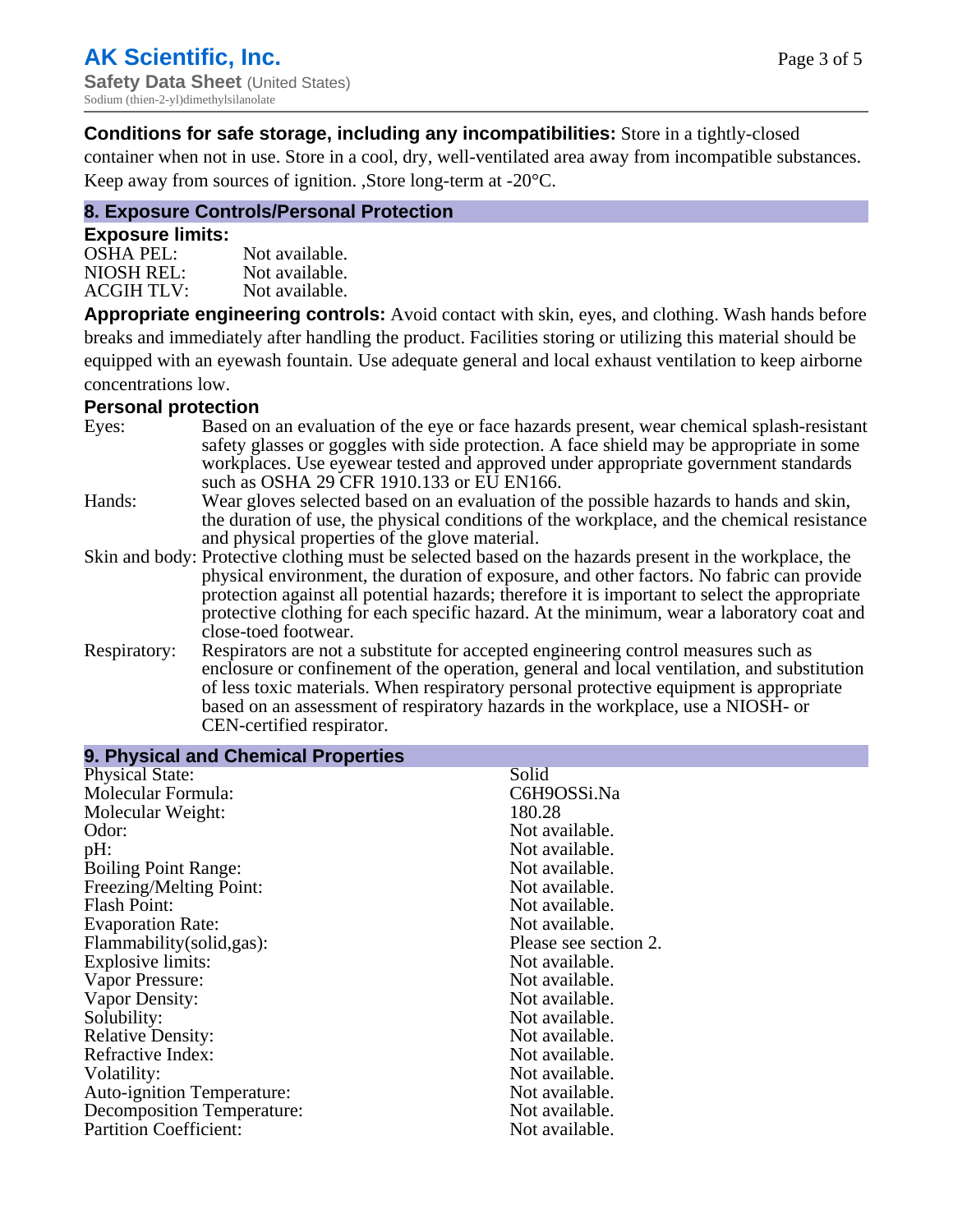**Safety Data Sheet** (United States) Sodium (thien-2-yl)dimethylsilanolate

#### **10. Stability and Reactivity**

| Reactivity:                         | Not available.                                               |
|-------------------------------------|--------------------------------------------------------------|
| Chemical stability:                 | Stable under recommended temperatures and pressures.         |
| Possibility of hazardous reactions: | Not available.                                               |
| Conditions to avoid:                | Dust generation.                                             |
| Incompatible materials:             | Strong oxidizing agents.                                     |
| Hazardous decomposition products:   | Carbon oxides, Sulfur oxides, Silicon oxides, Sodium oxides. |
|                                     |                                                              |

#### **11. Toxicological Information**

| RTECS#                                         | Not available.                                      |
|------------------------------------------------|-----------------------------------------------------|
| Acute toxicity:                                | Not available.                                      |
| Routes of exposure:                            | Inhalation, eye contact, skin contact, ingestion.   |
| Symptoms related to the physical, chemical and | Skin contact may result in inflammation             |
| toxicological characteristics:                 | characterized by itching, scaling, reddening,       |
|                                                | blistering, pain or dryness. Eye contact may result |
|                                                | in redness, pain or severe eye damage. Inhalation   |
|                                                | may cause irritation of the lungs and respiratory   |
|                                                | system. Over exposure may result in serious illness |
|                                                | or death.                                           |

## **Carcinogenicity**

| IARC: | Not classified.                                                                                       |
|-------|-------------------------------------------------------------------------------------------------------|
| NTP:  | Not listed.                                                                                           |
| OSHA: | Not listed.                                                                                           |
|       | Acute toxic effects: Inflammation of the eye is characterized by redness, watering, and itching. Skin |
|       | inflammation is characterized by itching, scaling, reddening, or, occasionally,                       |
|       | blistering.                                                                                           |

| <b>12. Ecological Information</b> |                |
|-----------------------------------|----------------|
| Ecotoxicity:                      | Not available. |
| Persistence and degradability:    | Not available. |
| Bioaccumulative potential:        | Not available. |
| Mobility in soil:                 | Not available. |
| Other adverse effects:            | Not available. |

#### **13. Disposal Considerations**

Disposal of waste: Chemical waste generators must determine whether a discarded chemical is classified as hazardous waste. US EPA guidelines for the classification determination are listed in 40 CFR 261.3. Additionally, waste generators must consult state and local hazardous waste regulations to ensure complete and accurate classification. Observe all federal, state and local regulations when disposing of the substance.

Disposal of packaging: Do not reuse containers. Dispose of as unused product.

| Not hazmat     |
|----------------|
| Not available. |
| Not available. |
| Not available. |
|                |
| Not DG         |
| Not available. |
| Not available. |
| Not available. |
|                |